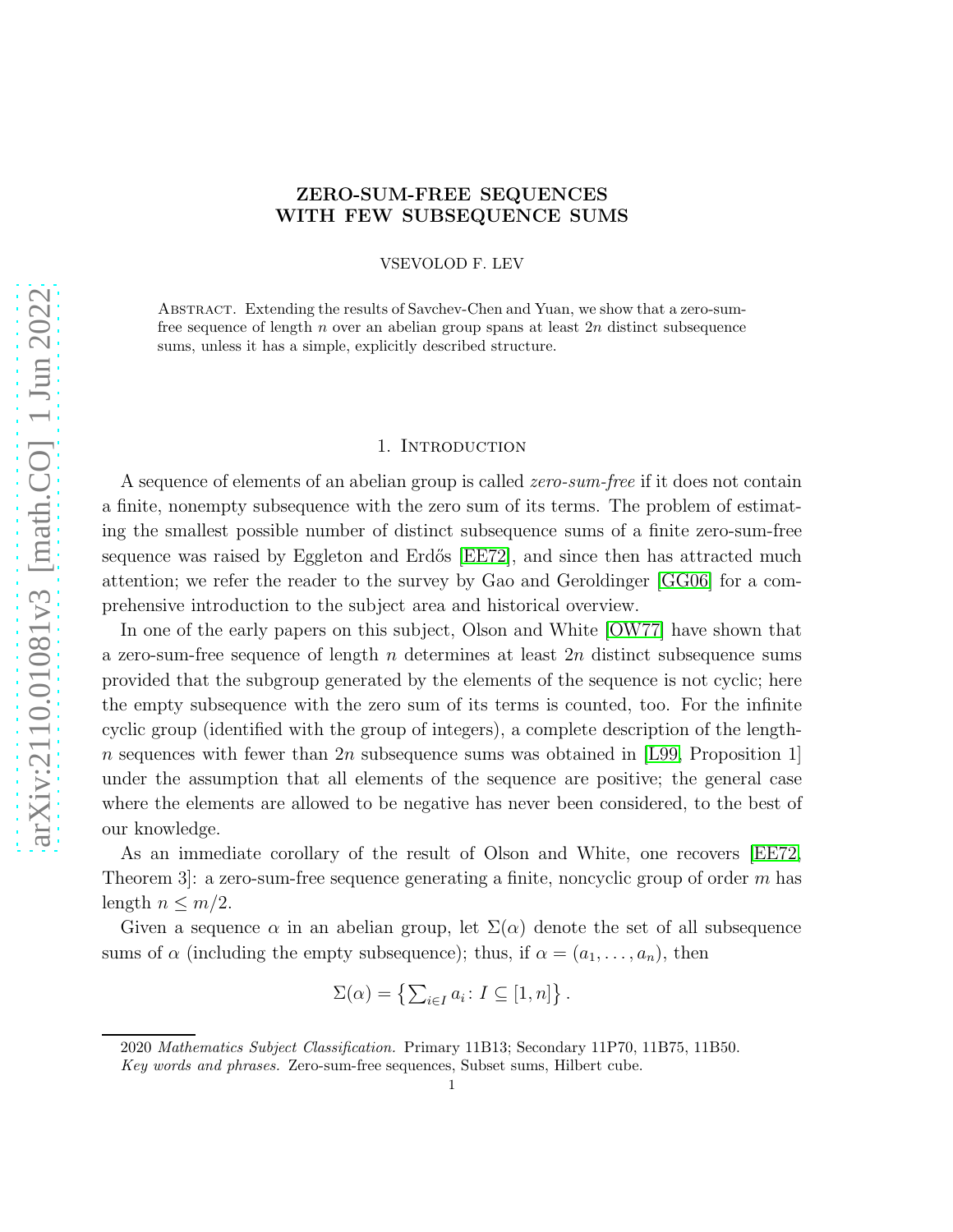In 2007, Savchev and Chen, and independently Yuan, proved a remarkable result characterizing zero-sum-free sequences of length  $n > m/2$  in the finite *cyclic* group of order  $m$ .

<span id="page-1-1"></span>**Theorem 1** (Savchev-Chen [\[SC07\]](#page-7-4), Yuan [\[Y07\]](#page-7-5)). *Suppose that*  $\alpha = (a_1, \ldots, a_n)$  *is a zero-sum-free sequence of elements of the cyclic group of order* m. If  $n > m/2$ , then, *having the elements of* α *suitably renumbered, there are a group element* a *of order* m *and integers*  $1 = x_1 \leq \cdots \leq x_n$  *satisfying*  $x_{k+1} \leq 1 + x_1 + \cdots + x_k$ ,  $k \in [1, n-1]$ *, such that*  $a_k = x_k a$  *for all*  $k \in [1, n]$ *. Moreover,*  $\Sigma(\alpha) = \{0, a, 2a, \ldots, (x_1 + \cdots + x_n)a\}$  *and*  $x_1 + \cdots + x_n < m$ .

By  $\text{ord}(a)$  we denote the order of a group element a.

In this note we prove the following refinement of the result of Savchev-Chen-Yuan in the spirit of Olson-White.

<span id="page-1-0"></span>**Theorem 2.** *Suppose that*  $\alpha = (a_1, \ldots, a_n)$  *is a zero-sum-free sequence of elements of an abelian group.* If  $|\Sigma(\alpha)| < 2n$  *then, having the elements of*  $\alpha$  *suitably renumbered, there are a group element a and integers*  $1 = x_1 \leq \cdots \leq x_n$  *satisfying*  $x_{k+1} \leq x_1 + \cdots + x_k$ ,  $k \in$ [1, n − 1]*, such that*  $a_k = x_k a$  *for all*  $k \in [1, n]$ *. Moreover,*  $\Sigma(\alpha) = \{0, a, 2a, ..., (x_1 +$  $\cdots + x_n)a$ *, and if a is of finite order, then*  $x_1 + \cdots + x_n < \text{ord}(a)$ *.* 

Theorem [2](#page-1-0) is easily seen to imply Theorem [1;](#page-1-1) the major difference between the two results is that Theorem [2](#page-1-0) yields the conclusion in the situation where the set of subsequence sums is small for whatever reason, not necessarily because "the whole group is exhausted". Loosely speaking, Theorem [2](#page-1-0) shows that forcing  $\alpha$  to be structured is not the fact that  $\alpha$  is "long", as compared to the size of the group, but rather that  $\alpha$  has few subsequence sums.

The bound 2n for the number of subsequence sums is best possible: if  $a_1$  and  $a_2$  are group elements of sufficiently large order with  $a_2 \notin \{-na_1, \ldots, -a_1, 0, a_1, \ldots, na_1\}$ , and  $\alpha = (a_1, \ldots, a_1, a_2)$  where the element  $a_1$  is repeated  $n-1$  times, then  $\alpha$  is zero-sum-free and  $|\Sigma(\alpha)| = 2n$ , but  $\alpha$  does not have the structure described in Theorem [2,](#page-1-0) as it follows by observing that  $\Sigma(\alpha)$  is not an arithmetic progression.

A finite sequence  $\alpha$  is *zero-sum* if the sum of its terms is 0; it is *minimal* zero-sum if, in addition, none of its nonempty subsequences is zero-sum. Theorem [1](#page-1-1) is known to have the following equivalent restatement: if  $\alpha = (a_1, \ldots, a_n)$  is a minimal zero-sum sequence of elements of the cyclic group of order  $m < 2(n-1)$ , then there are a group element a and positive integers  $x_1, \ldots, x_n$  such that  $x_1 + \cdots + x_n = \text{ord}(a)$  and  $a_k = x_k a$  for all  $k \in [1, n]$ . As a corollary of Theorem [2,](#page-1-0) we obtain the same conclusion under weaker assumptions.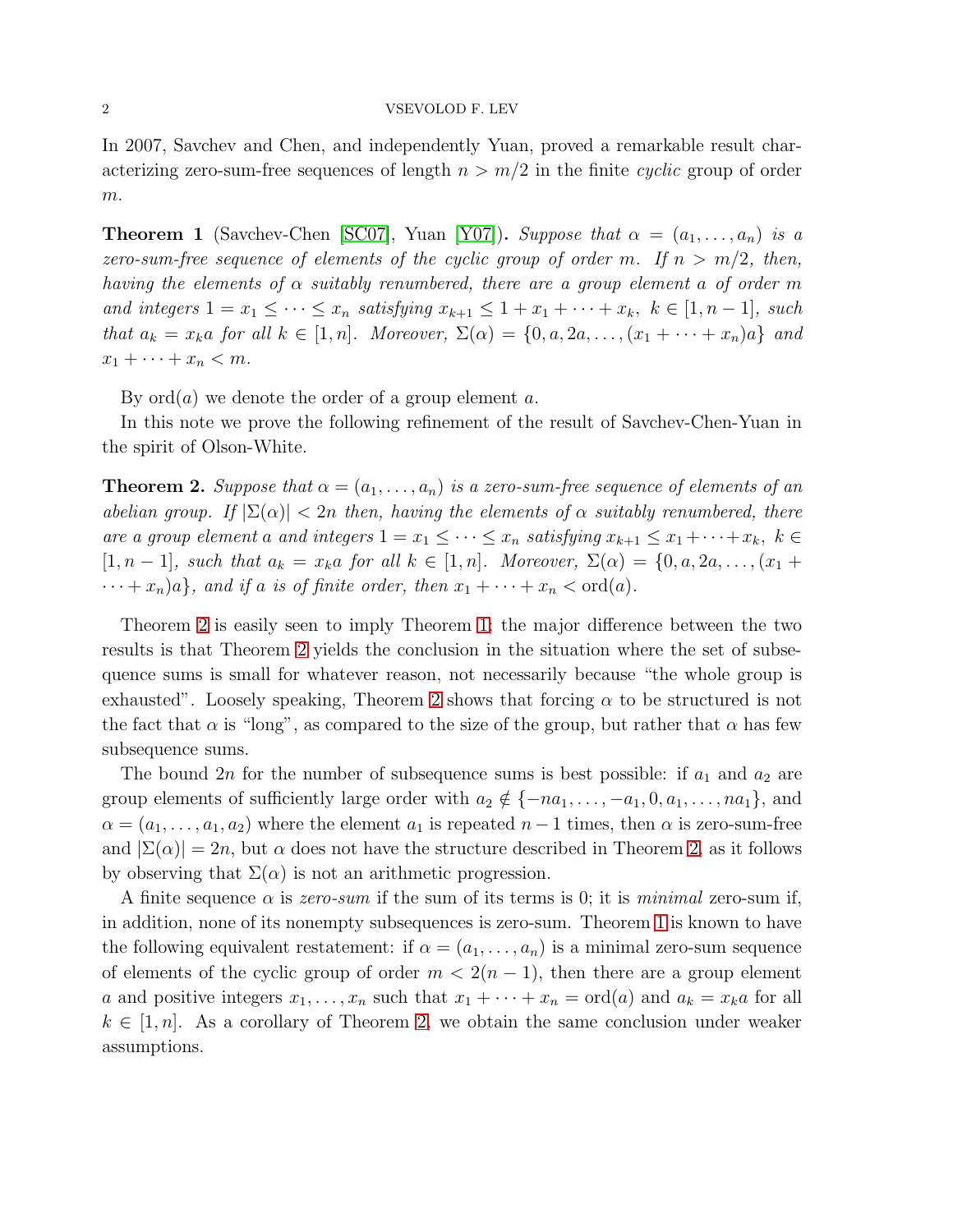**Corollary 1.** *Suppose that*  $\alpha = (a_1, \ldots, a_n)$  *is a minimal zero-sum sequence of elements of a finite abelian group.* If  $|\Sigma(\alpha)| < 2(n-1)$ , then there are a group element a and positive *integers*  $x_1, \ldots, x_n$  *such that*  $x_1 + \cdots + x_n = \text{ord}(a)$  *and*  $a_k = x_k a$  *for all*  $k \in [1, n]$ *.* 

*Proof.* Let  $\alpha'$  be the sequence of length  $n-1$  obtained from  $\alpha$  by removing the term  $a_n$ . Clearly,  $\alpha'$  is zero-sum-free, and  $|\Sigma(\alpha')| \leq |\Sigma(\alpha)| < 2(n-1)$ . By Theorem [2,](#page-1-0) there are a group element a and positive integers  $x_1, \ldots, x_{n-1}$  such that  $x_1 + \cdots + x_{n-1} < \text{ord}(a)$ and  $a_k = x_k a$  for all  $k \in [1, n-1]$ . Let  $x_n := \text{ord}(a) - (x_1 + \cdots + x_{n-1})$ . Then  $x_n$  is a positive integer satisfying  $x_1 + \cdots + x_n = \text{ord}(a)$ , and we have

$$
x_n a = (\text{ord}(a) - (x_1 + \dots + x_{n-1}))a = -a_1 - \dots - a_{n-1} = a_n.
$$

The proof of Theorem [2](#page-1-0) is presented in the next section; it is a modified version of the original proof of Savchev and Chen. In view of the above-mentioned result of Olson-White, it would suffice to prove the theorem in the case where the underlying group is cyclic. However, we give a complete, self-contained proof which works for any abelian group, whether it is finite, cyclic, or neither. An application is considered in the concluding Section [3.](#page-5-0)

### 2. Proof of Theorem [1](#page-1-1)

We start with some basic notions and facts about the zero-sum-free sequences.

For a finite sequence  $\alpha$ , we denote by  $\sigma(\alpha)$  the sum of all terms of  $\alpha$ , and by  $\alpha_k$  the truncated sequence consisting of the first k terms of  $\alpha$ ; here k is a positive integer not exceeding the length of  $\alpha$ . Thus, writing  $\alpha = (a_1, \ldots, a_n)$ ,

$$
\sigma(\alpha) = a_1 + \cdots + a_n
$$
 and  $\alpha_k = (a_1, \ldots, a_k), \quad 1 \le k \le n.$ 

As defined in Section [1,](#page-0-0) given a sequence  $\alpha$ , by  $\Sigma(\alpha)$  we denote the set of all subsequence sums of  $\alpha$ , including the empty subsequence.

We notice that if  $\alpha = (a_1, \ldots, a_n)$  is a zero-sum-free sequence, then  $\Sigma(\alpha_{n-1})$  is a proper subset of  $\Sigma(\alpha)$ ; indeed,  $\sigma(\alpha)$  is an element of the later, but not of the former set. It follows that  $|\Sigma(\alpha)| \geq n+1$  for any zero-sum-free sequence  $\alpha$  of length n.

We say that a nonempty, zero-sum-free sequence  $\alpha$  is *sharp* if  $\Sigma(\alpha) = \Sigma(\alpha_{n-1}) \cup \{\sigma(\alpha)\};$ in other words,  $\alpha$  is sharp if it is nonempty, zero-sum-free, and  $|\Sigma(\alpha)| = |\Sigma(\alpha_{n-1})| + 1$ , where *n* is the length of  $\alpha$ . (This terminology is different from that used in [\[SC07\]](#page-7-4).)

The following claim contains some basic observations, of which the first two originate from [\[SF01\]](#page-7-6), and the third one from [\[SC07\]](#page-7-4) where the proofs of all three can be found.

For a group element g, we denote by  $\langle g \rangle$  the cyclic subgroup generated by g; thus, if the order of g is finite, then the subgroup is finite, too, and  $\text{ord}(g) = |\langle g \rangle|$ .

 $\Box$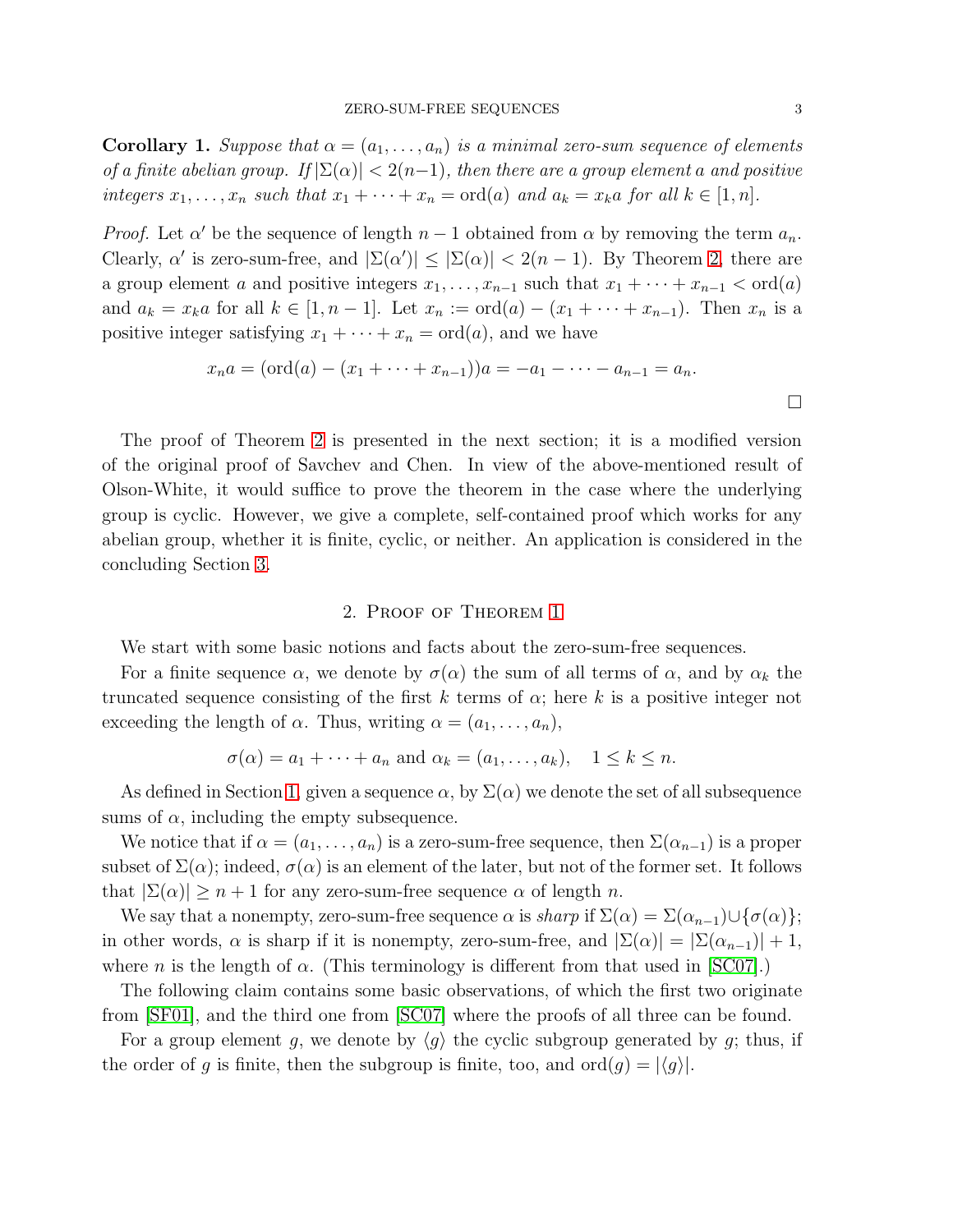<span id="page-3-0"></span>**Claim 1** (Smith-Freeze, Savchev-Chen). *If*  $\alpha = (a_1, \ldots, a_n)$  *is a sharp, zero-sum-free sequence of elements of an abelian group, then*

- (a)  $\Sigma(\alpha_{n-1})$  *is a union of the arithmetic progression*  $\{0, a_n, 2a_n, \ldots, sa_n\}$ *, where*  $1 \leq$  $s < \text{ord}(a_n) - 1$ , and a (possibly, zero) number of nonzero  $\langle a_n \rangle$ -cosets;
- (b)  $\sigma(\alpha_{n-1}) = s a_n;$
- (c)  $a_n$  *is the unique group element such that appending it to*  $\alpha_{n-1}$  *as a last term yields a sharp, zero-sum-free sequence.*

The inequality  $s < \text{ord}(a_n) - 1$  in (a) should be interpreted as "either the order of  $a_n$ is infinite, or the order is finite and then the stated inequality holds". Other inequalities of this kind are used throughout without further explanations.

Our next claim is a version of [\[SC07,](#page-7-4) Lemma 6] extended onto arbitrary abelian groups (not necessarily cyclic or finite), and with the length assumption relaxed to the assumption that the subsequence sum set is small.

<span id="page-3-1"></span>**Claim 2.** *Suppose that*  $\alpha = (a_1, \ldots, a_n)$  *is a zero-sum-free sequence with*  $|\Sigma(\alpha)| < 2n$ . If  $|\Sigma(\alpha_m)| \geq 2m$  *for some*  $m \in [1, n-1]$ *, then the terms*  $a_{m+1}, \ldots, a_n$  *of*  $\alpha$  *can be permuted (while keeping the order of the first* m *terms) so that the resulting sequence is sharp.*

*Proof.* We can assume that m is maximal subject to  $|\Sigma(\alpha_m)| \geq 2m$ ; thus, in particular, the sequence obtained from  $\alpha_m$  by appending any of the terms  $a_{m+1}, \ldots, a_n$  is sharp. By Claim [1\(](#page-3-0)c), we have  $a_{m+1} = \cdots = a_n$ , and by Claim 1(a), the set  $\Sigma(\alpha_m)$  is a union of nonzero cosets of the subgroup  $\langle a_n \rangle$  and an arithmetic progression  $\{0, a_n, 2a_n, \ldots, sa_n\}$ where  $1 \leq s < \text{ord}(a_n) - 1$ . Therefore each of  $\Sigma(\alpha_{m+1}), \ldots, \Sigma(\alpha_n)$  has the very same structure, the only difference between these sets being that each time we pass from  $\alpha_k$ to  $\alpha_{k+1}$ , the value of s increases by 1. It follows that for each  $k \in [m+1,n]$ , and in particular for  $k = n$ , the sequence  $\alpha_k$  is sharp.

<span id="page-3-2"></span>**Claim 3.** Suppose that the zero-sum-free sequences  $\alpha = (a_1, \ldots, a_n)$  and  $\alpha' = (a'_1, \ldots, a'_n)$ *are rearrangements of each other. If both*  $\alpha$  *and*  $\alpha'$  *are sharp, then*  $a_n = a'_n$ .

*Proof.* By the definition of a sharp sequence, we have  $\Sigma(\alpha) = \Sigma(\alpha_{n-1}) \cup \{\sigma(\alpha)\}\$  and  $\Sigma(\alpha') = \Sigma(\alpha'_{n-1}) \cup \{\sigma(\alpha')\}$  where the unions are disjoint. Since  $\Sigma(\alpha') = \Sigma(\alpha)$  and  $\sigma(\alpha') = \sigma(\alpha)$ , we conclude that  $\Sigma(\alpha'_{n-1}) = \Sigma(\alpha_{n-1})$ .

Consider the sequence  $\alpha'':=(a_1,\ldots,a_{n-1},a'_n)$ . This sequence is zero-sum-free in view of  $\Sigma(\alpha_{n-1}) = \Sigma(\alpha'_{n-1})$ , and it is sharp as

$$
\left| \left( \Sigma(\alpha_{n-1}^{\prime\prime}) + a_n^{\prime} \right) \setminus \Sigma(\alpha_{n-1}^{\prime\prime}) \right| = \left| \left( \Sigma(\alpha_{n-1}) + a_n^{\prime} \right) \setminus \Sigma(\alpha_{n-1}) \right|
$$
  
= 
$$
\left| \left( \Sigma(\alpha_{n-1}^{\prime}) + a_n^{\prime} \right) \setminus \Sigma(\alpha_{n-1}^{\prime}) \right| = 1.
$$

The assertion follows now from Claim [1](#page-3-0) (c).  $\Box$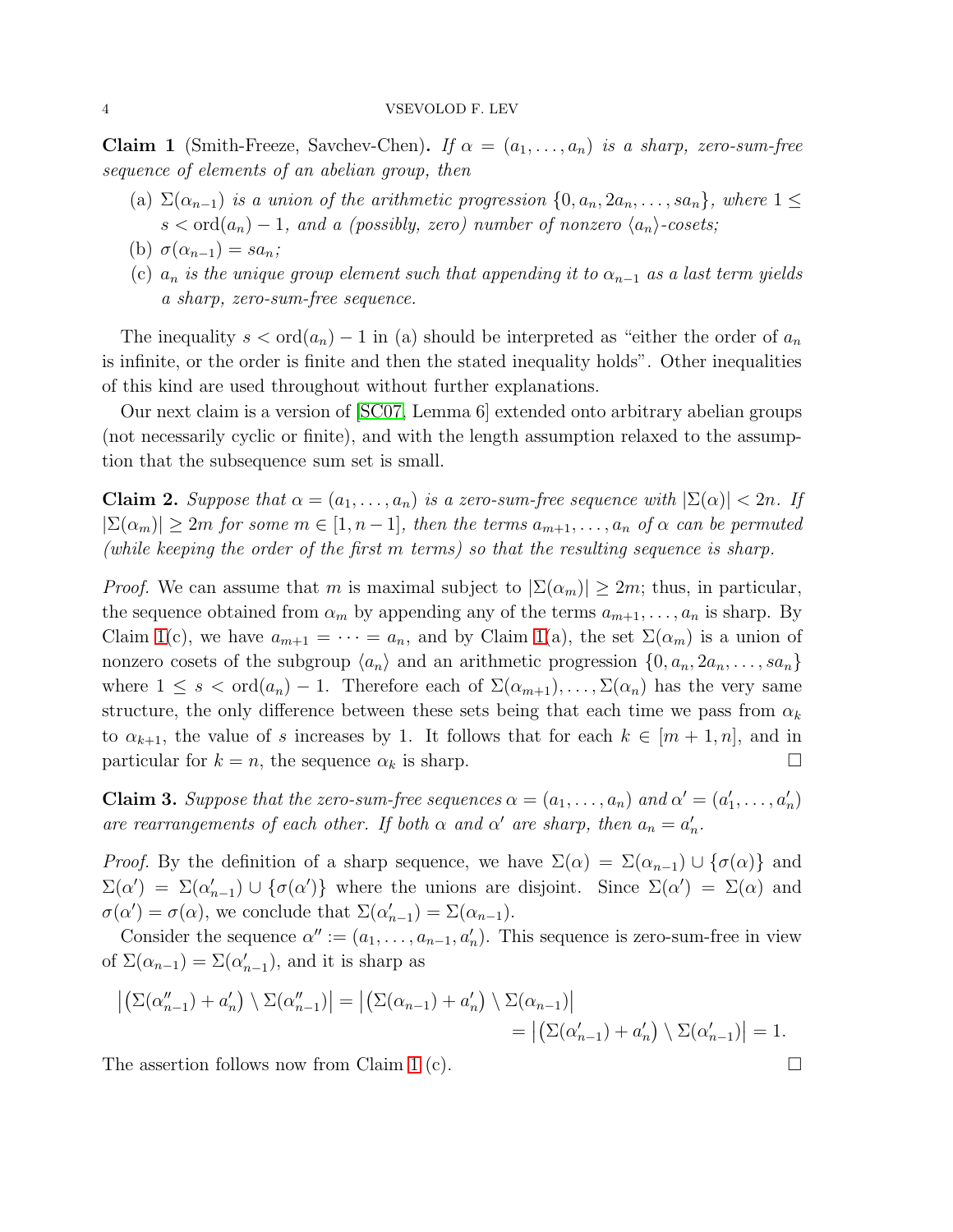We say that a sequence  $\alpha = (a_1, \ldots, a_n)$  of elements of an abelian group is *connected* if each term of  $\alpha$  is an algebraic sum of some of the preceeding terms; that is, if  $a_k \in$  $\Sigma(\alpha_{k-1}) - \Sigma(\alpha_{k-1}),$  for all  $k \in [2, n]$ . If, indeed,  $a_k \in \Sigma(\alpha_{k-1})$  holds, then we say that  $\alpha$ is *strongly* connected.

If  $\xi = (x_1, \ldots, x_n)$  is a strongly connected sequence of nonnegative integers, then  $x_k \leq \sigma(\xi_{k-1})$ . If, in addition,  $x_1 = 1$ , then from  $\Sigma(\xi_k) = \Sigma(\xi_{k-1}) \cup (\Sigma(\xi_{k-1}) + x_k)$  it follows that  $\Sigma(\xi_k) = [0, \sigma(\xi_k)]$ , for all  $k \in [1, n]$ . (In the terminology of [\[SC07\]](#page-7-4), the equality  $\Sigma(\xi_k) = [0, \sigma(\xi_k)]$  means that  $\xi$  is *behaving*.)

<span id="page-4-1"></span>**Claim 4.** Every zero-sum-free sequence  $\alpha$  with  $|\Sigma(\alpha)| < 2n$ , where n is the length of  $\alpha$ , *can be rearranged so that the resulting sequence is either connected, or sharp.*

*Proof.* Suppose that  $\alpha = (a_1, \ldots, a_n)$  where the elements are numbered so that  $\alpha$  starts with the longest connected sequence possible. If this longest connected sequence has length n, then  $\alpha$  is connected; suppose thus that the length is  $m-1$ , where  $m \leq n$ . Then  $a_m$  cannot be represented as a difference of two elements of  $\Sigma(\alpha_{m-1})$ , meaning that the sets  $\Sigma(\alpha_{m-1})$  and  $\Sigma(\alpha_{m-1}) + a_m$  are disjoint. Therefore  $|\Sigma(\alpha_m)| \geq 2|\Sigma(\alpha_{m-1})| \geq 2m$ . The result now follows from Claim [2.](#page-3-1)

For an integer set S and an element a of an abelian group, we write  $S \cdot a := \{sa : s \in S\}.$ 

It is easy to see that if  $\alpha = (a_1, \ldots, a_n)$  is connected and zero-sum-free, then for each  $k \in [1, n]$  there is an integer  $x_k$  such that  $a_k = x_k a_1$  and moreover,  $x_1 = 1$ , and if  $a_1$  has finite order, then  $0 \leq x_k < \text{ord}(a_1)$ . We say that the sequence of integers  $\xi = (x_1, \ldots, x_n)$ is *associated* with  $\alpha$ . Clearly, in this situation we have  $\Sigma(\alpha) = \Sigma(\xi) \cdot a_1$ .

<span id="page-4-0"></span>Claim 5. If  $\alpha = (a_1, \ldots, a_n)$  is a zero-sum-free, connected sequence of elements of an *abelian group, then the associated integer sequence* ξ *has positive terms and is* strongly *connected. Moreover,*  $\sigma(\xi) < \text{ord}(a_1)$ *.* 

*Proof.* We use induction on n. The case  $n = 1$  is trivial. Suppose that  $n > 1$  and write  $\xi = (x_1, \ldots, x_n)$ . By the induction hypothesis,  $x_1, \ldots, x_{n-1} \geq 1$ ,  $\sigma(\xi_{n-1}) < \text{ord}(a_1)$ , and  $\xi_{n-1}$  is strongly connected, as a result of which  $\Sigma(\xi_{n-1}) = [0, \sigma(\xi_{n-1})]$ ; consequently,  $\Sigma(\alpha_{n-1}) = [0, \sigma(\xi_{n-1})] \cdot a_1.$ 

Since  $\alpha$  is connected, we have

$$
a_n \in \Sigma(\alpha_{n-1}) - \Sigma(\alpha_{n-1}) = [-\sigma(\xi_{n-1}), \sigma(\xi_{n-1})] \cdot a_1.
$$

On the other hand, since  $\alpha$  is zero-sum-free,  $a_n \notin -\Sigma(\alpha_{n-1}) = [-\sigma(\xi_{n-1}), 0] \cdot a_1$ . It follows that

$$
x_n a_1 = a_n \in [1, \sigma(\xi_{n-1})] \cdot a_1.
$$

If the order of  $a_1$  is infinite, then we immediately conclude that  $x_n \in [1, \sigma(\xi_{n-1})]$ . If  $a_1$  is of finite order, then we arrive at the same conclusion choosing  $t \in [1, \sigma(\xi_{n-1})]$  to satisfy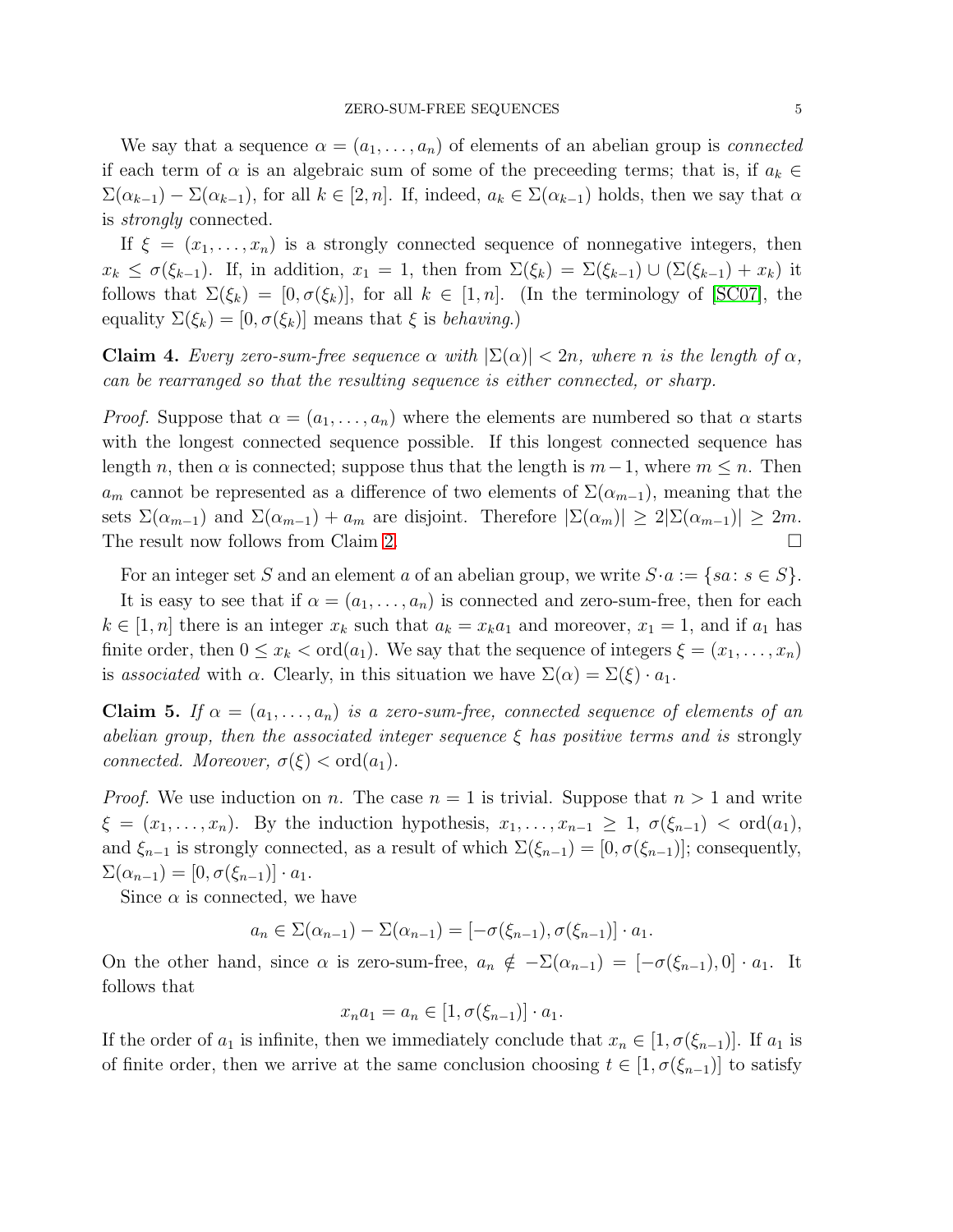$x_na_1 = ta_1$  and observing that  $1 \leq x_n, t < \text{ord}(a_1)$ . Recalling that  $\Sigma(\xi_{n-1}) = [0, \sigma(\xi_{n-1})],$ we derive that  $x_n \in \Sigma(\xi_{n-1})$ ; hence  $\xi$  is strongly connected and, consequently,  $\Sigma(\xi)$  =  $[0, \sigma(\xi)]$ . This shows that every integer from the interval  $[1, \sigma(\xi)]$  is the sum of the elements of a subsequence of  $\xi$ . Clearly, this subsequence is nonempty. Therefore, every element of the set  $[1, \sigma(\xi)] \cdot a_1$  is the sum of the elements of a nonempty subsequence of  $\alpha$ . Since  $\alpha$  is zero-sum-free, we conclude that  $0 \notin [1, \sigma(\xi)] \cdot a_1$ , implying the last assertion.  $\Box$ 

<span id="page-5-1"></span>Claim 6. *If* ξ *is a strongly connected sequence of positive integers, then so is the nondecreasing rearrangement of* ξ*.*

*Proof.* Let  $\xi'$  be the nondecreasing rearrangement of  $\xi$ . We know that every term of  $\xi$ is the sum of some of the other terms; therefore, every term is in fact the sum of some strictly smaller terms. It follows that every term of  $\xi'$  is the sum of some of the preceding terms (since *all* terms smaller than the one under consideration precede it).

As a direct consequence of Claims [5](#page-4-0) and [6,](#page-5-1) we have

<span id="page-5-2"></span>Claim 7. If  $\alpha = (a_1, \ldots, a_n)$  is a zero-sum-free, connected sequence of elements of an *abelian group, then the conclusion of Theorem [2](#page-1-0) holds true: having the elements of* α *suitably renumbered, there are a group element a and integers*  $1 = x_1 \leq \cdots \leq x_n$  *with*  $x_1 + \cdots + x_n < \text{ord}(a) \text{ such that } a_k = x_k a \text{ for all } k \in [1, n], \text{ and } x_{k+1} \leq x_1 + \cdots + x_k \text{ for } k \in [n]$ *all*  $k \in [1, n-1]$ *. Moreover,*  $\Sigma(\alpha) = [0, x_1 + \cdots + x_n] \cdot a$ *.* 

Finally, we can prove our main result.

*Proof of Theorem [2.](#page-1-0)* If α admits a connected rearrangement, then the result follows from Claim [7;](#page-5-2) we thus assume that none of the rearrangements of  $\alpha$  are connected and show that this assumption leads to a contradiction.

With Claim [4](#page-4-1) in mind, we can assume that  $\alpha$  is sharp. Let  $c := a_n$ , and let m be the multiplicity of c in  $\alpha$ ; that is,  $m = |\{i \in [1, n]: a_i = c\}|$ . Consider a rearrangement of  $\alpha$ beginning with the term  $c$  repeated  $m$  times. Since this rearrangement is not connected, there exists  $k \in [2, n]$  such that  $\Sigma(\alpha_{k-1})$  is disjoint from  $\Sigma(\alpha_{k-1}) + a_k$ , resulting in  $|\Sigma(\alpha_k)| = 2|\Sigma(\alpha_{k-1})| \geq 2k$  $|\Sigma(\alpha_k)| = 2|\Sigma(\alpha_{k-1})| \geq 2k$  $|\Sigma(\alpha_k)| = 2|\Sigma(\alpha_{k-1})| \geq 2k$ . By Claim 2 we can further rearrange the terms of  $\alpha$ , starting from the  $(k + 1)$ -th term, so that the resulting rearrangement  $\alpha'$  is sharp. By Claim [3,](#page-3-2) the last term of  $\alpha'$  is then equal to c, contradicting the way  $\alpha'$  is constructed.

# <span id="page-5-0"></span>3. High-multiplicity elements in zero-sum-free sequences with few SUBSET SUMS

The Savchev-Chen-Yuan theorem has numerous applications. Using Theorem [2](#page-1-0) instead, one can improve or generalize some of the corresponding results. We consider just one example.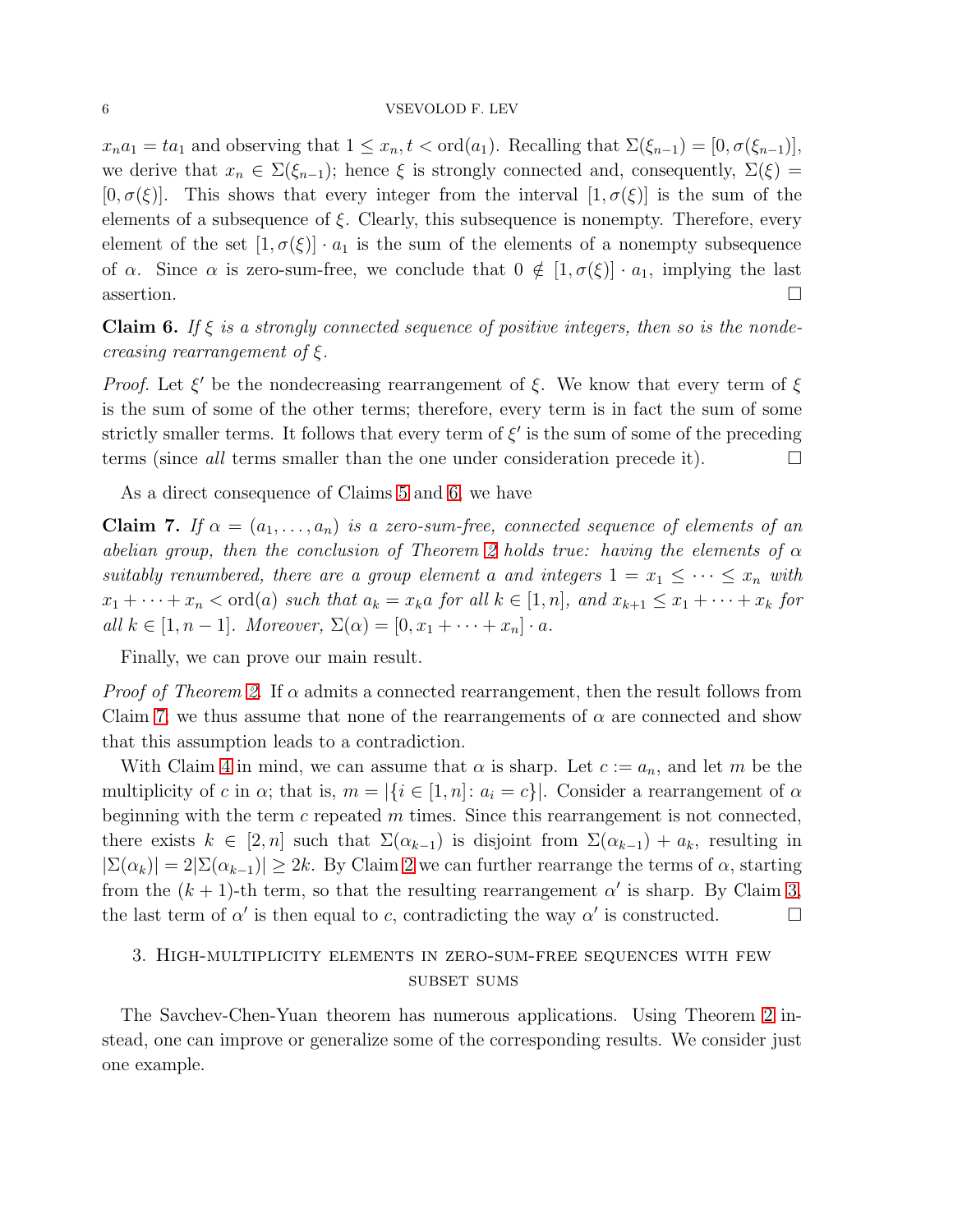Suppose that  $\alpha$  is a zero-sum-free sequence of length n over the cyclic group of order m. Bovey, Erdős, and Niven [\[BEN75\]](#page-7-7) have shown that if  $n > \frac{1}{2}m$ , then  $\alpha$  contains a term of multiplicity at least  $2n - m + 1$ ; as remarked in [\[BEN75\]](#page-7-7), this estimate is best possible whenever  $\frac{2}{3}(m-1) \leq n < m$ . An improvement for the complementary range  $\frac{1}{2} m < n \leq \frac{2}{3}$  $\frac{2}{3}(m-1)$  was obtained by Gao and Geroldinger [\[GG98\]](#page-7-8), and then Savchev and Chen [\[SC07\]](#page-7-4) applied their result to prove an estimate which is sharp for all values of  $n > \frac{1}{2}m$ ; namely, the maximum multiplicity is at least

$$
\begin{cases} n - \left\lfloor \frac{m-1}{3} \right\rfloor, & \frac{1}{2} m < n \le \frac{2}{3} (m-1), \\ 2n - m + 1, & \frac{2}{3} (m-1) \le n < m. \end{cases}
$$

Using Theorem [2](#page-1-0) instead of Theorem [1,](#page-1-1) we prove

<span id="page-6-0"></span>Theorem 3. *Suppose that* α *is a zero-sum-free sequence of length* n *over an abelian group.* If  $\alpha$  has at most  $m < 2n$  distinct subsequence sums, then there is a group element *that appears in* α *with the multiplicity at least*

$$
\max_{r\geq 1} \frac{2}{r} \left( n - \frac{m-1}{r+1} \right).
$$

Since a zero-sum-free sequence in the cyclic group of order  $m$  can have at most  $m$ distinct subsequence sums, the case  $r = 1$  gives the Boven-Erdős-Niven estimate, and taking  $r = 2$  we recover the Savchev-Chen bound. Substituting  $r \geq 3$  does not lead to any further improvement, which is very expectable bearing in mind that the Savchev-Chen bound is tight. Notice, however, that Theorem [3](#page-6-0) is applicable under substantially weaker assumptions.

*Proof of Theorem [3.](#page-6-0)* Applying Theorem [2,](#page-1-0) and having  $\alpha$  appropriately ordered, we write  $\alpha = (a_1, \ldots, a_n)$  and  $\xi = (x_1, \ldots, x_n)$  where  $1 = x_1 \leq \cdots \leq x_n$  are the integers appearing in the conclusion of Theorem [2.](#page-1-0) For each  $j \geq 1$ , denote by  $\nu_j$  be the number of indices  $i \in [1, n]$  with  $x_i = j$ . We have  $\nu_1 + \nu_2 + \nu_3 + \cdots = n$  and  $\nu_1 + 2\nu_2 + 3\nu_3 + \cdots = \sigma(\xi) =$  $|\Sigma(\alpha)| - 1 \leq m - 1$ . Therefore, denoting by  $\mu$  the largest multiplicity of an element of  $\alpha$ , and observing that  $\mu = \max_{j\geq 1} \nu_j$ , for any integer  $r \geq 1$  we obtain

$$
\frac{1}{2}r(r+1)\mu + m \ge (r\nu_1 + (r-1)\nu_2 + \dots + \nu_r) \n+ (1+\nu_1 + 2\nu_2 + \dots + r\nu_r + (r+1)\nu_{r+1} + \dots) \n\ge (r+1)n + 1
$$
\nis equivalent to  $\mu \ge \frac{2}{r}(n - \frac{m-1}{r+1}).$ 

which is equivalent to  $\mu \geq \frac{2}{r}$  $\frac{2}{r}\left(n-\frac{m-1}{r+1}\right)$